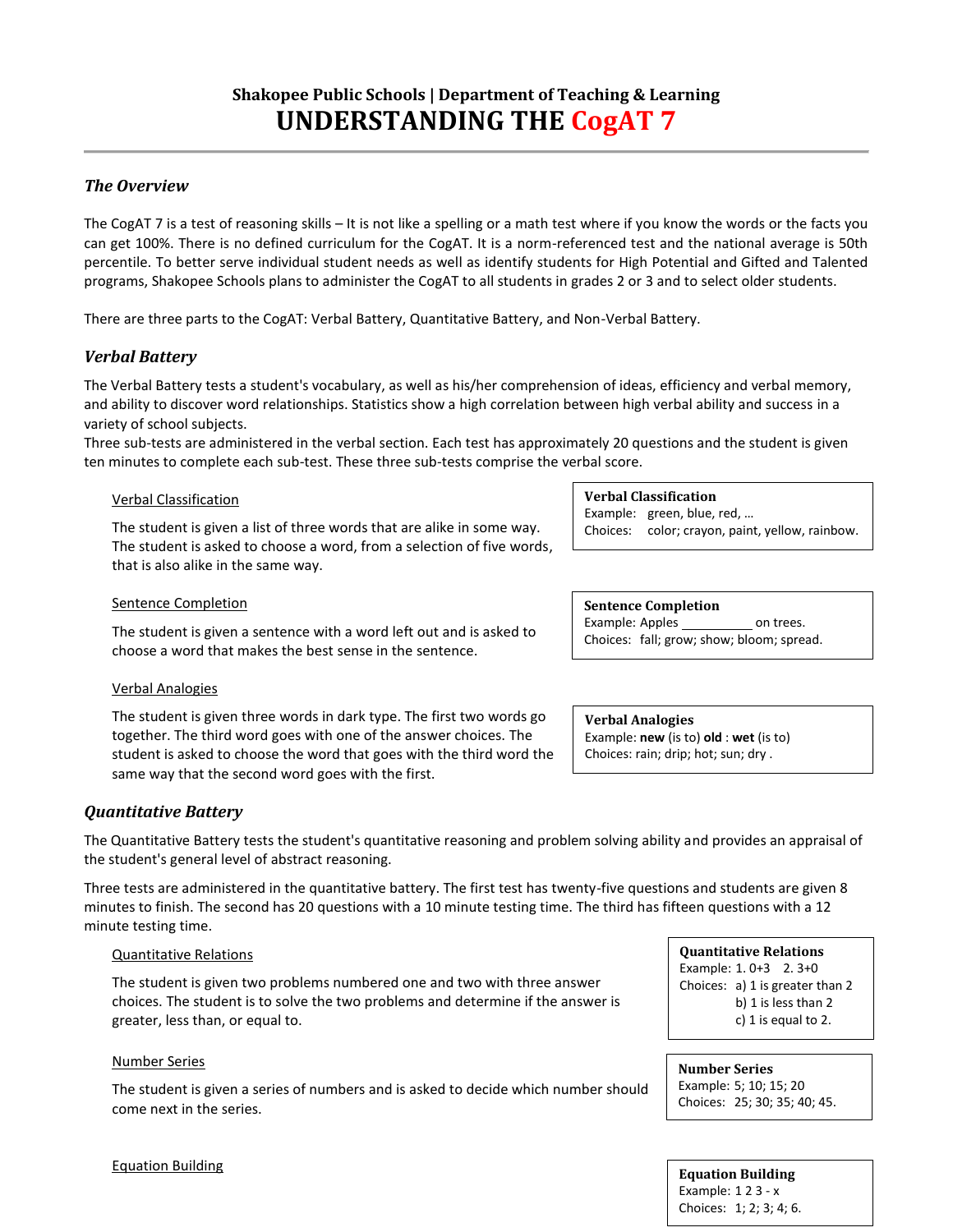The student is given numbers and signs. The student is asked to combine the numbers and signs to get a solution that is an answer choice.

# *Non-Verbal Battery*

The Nonverbal Battery presents the most novel problems to students. The items on these tests use only geometric shapes and figures that have had little direct relationship to formal school instruction. The tests require no reading. The nonverbal battery is particularly suitable for obtaining an accurate estimate of development for students who have difficulty with reading, who have limited competency in English, or who have limited opportunities. The tests in the nonverbal battery are between fifteen and twenty-five questions each and students are given ten minutes for each test.

# Figure Classification

The student is given three figures that are alike in some way. They are given three answer choices and five pictures to choose from. They are asked to decide which figure goes best with the three answer choices.

## **Figure Classification**

Example: The student is given three items that are odd shaped but each one has 4 sides and is black. Choices: a black circle; a black triangle; a 4 sided white object; a black 4 sided object; six-sided white object.

## Figure Analogies

The student is given three figures. The first two figures go together; the third figure goes with one of the answer choices.

## Figure Analysis

The student is shown how a square piece of dark paper is folded and where holes are punched in it. The student is to figure out how the paper will look when it is unfolded.

#### **Figure Analogies**

Example: The first two figures are a large square that goes together with a small square. The second pair is to go together the same way that the first two figures go together. For the second pair you are given a large circle.

Choices: a small triangle; a large circle; a small square; a small circle; and a large rectangle.

#### **Figure Analogies**

Example: If a dark piece of paper is folded in the center from top to bottom and a hole is punched in the bottom right hand corner, what will the piece of paper look like when it is unfolded?

Choices: A) one hole in the bottom right hand corner

B) one hole in the bottom right hand corner and one in the top right hand corner C) one hole in the top right hand corner

D) one hole in the bottom right hand corner and one in the bottom left hand corner E) one hole in the bottom right hand corner and one in the top left hand corner.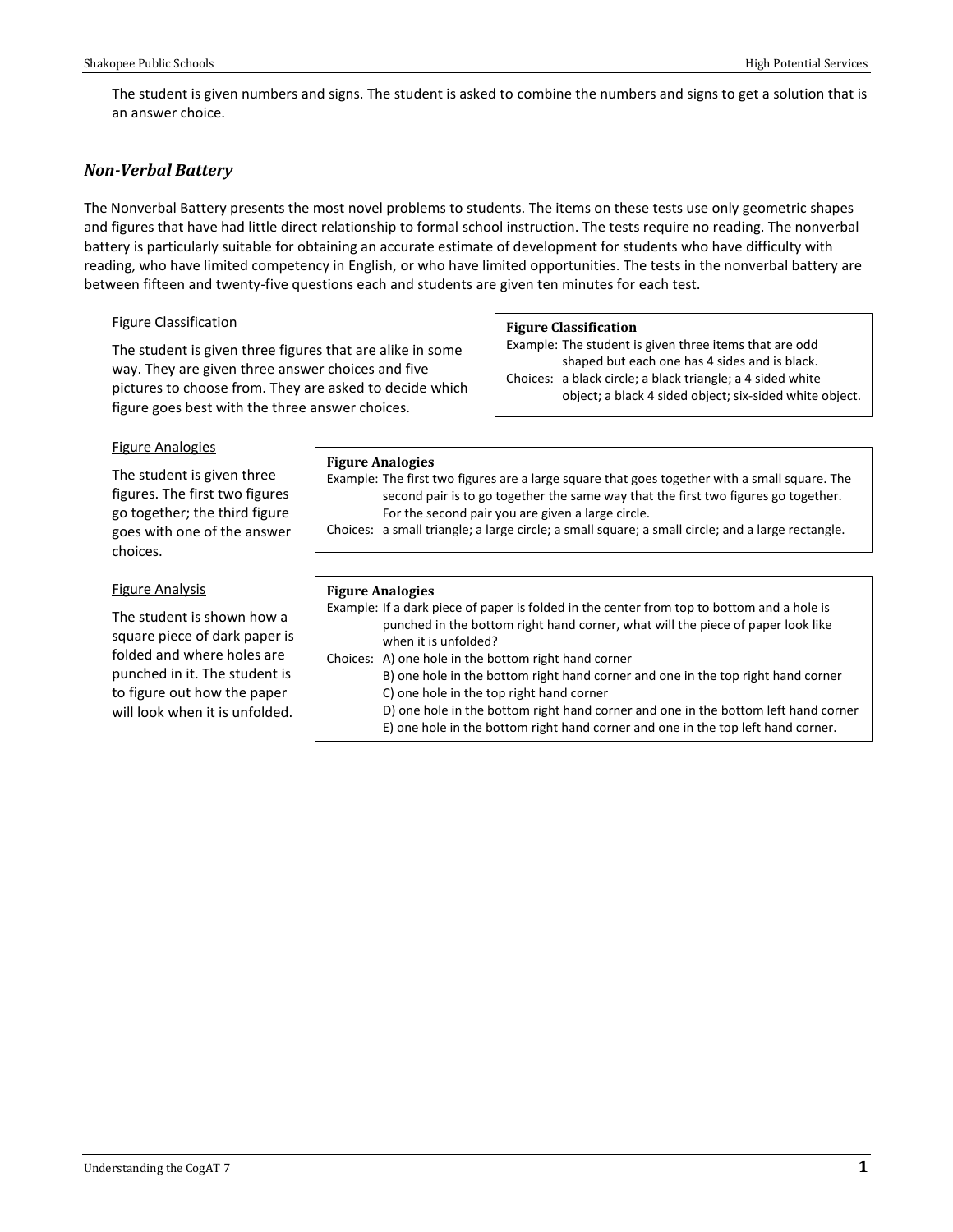# **Shakopee Public Schools | Department of Teaching & Learning ANALYSIS of CogAT 7 RESULTS**

# *Using CogAT Scores to Identify Academically Talented Students*

Selection standards should meet three criteria:

- fairly identify academic talent among students who differ in ethnicity, economic circumstances, and familiarity with the English language
- apply to students whether they have even or uneven ability profiles
- produce the best possible match between a student's cognitive resources and the cognitive demands of the talent development program

# **Age- versus Grade-Normed Scores**

Interpretations of scores on ability tests and judgments about academic talent generally rely on age norms, which offer a different perspective on development from grade-normed scores on achievement tests. On CogAT, age norms are used for the following score types:

- standard age scores
- national age percentile ranks
- local age percentile ranks

For most students, national age percentile ranks (PRs) and grade PRs do not differ greatly, so program selection based on national age PRs is an equitable criterion. When national age PRs and grade PRs do differ, it is often because the student is much older or younger than other students in the same grade. In these cases, students' scores may warrant special consideration.

Students who are older than their grade peers will have lower age PRs than grade PRs because their scores are being compared with those of students of the same age, some of whom are in higher grades and have had more schooling. Therefore, these older students are less likely to qualify for programs for the academically talented if you use CogAT standard age scores or national age PRs rather than national grade PRs to make that decision. An older student with very high grade PRs may need a greater academic challenge even if his or her age PRs do not meet the criteria set for your program for academically talented students.

# **Composite and Partial Composite Scores**

Requiring a high composite score for all three batteries eliminates many of the most-able students. The composite most accurately summarizes the abilities of students who have an A 42 CogAT Score Interpretation Guide profile (all CogAT scores are at approximately the same level) and least accurately summarizes the scores of students with an E profile (two CogAT scores show an extremely large difference).

Therefore, when identifying gifted students, the profile of scores on all three batteries provides a better indicator of cognitive development than the overall composite score alone.

Although the overall composite must be used with care, the quantitative-nonverbal (QN) partial composite score can be quite helpful for talent identification. (Note: The QN partial composite is an optional score available on some paper-based CogAT score reports. Contact your Riverside Assessment Consultant Executive for availability information.)

The QN partial composite is useful for these reasons:

- It better predicts achievement in mathematics and some technical domains than either the Quantitative Battery or Nonverbal Battery alone.
- It allows for meaningful score interpretation for English language learner (ELL) students since none of the items on either the quantitative or nonverbal tests require language.

The verbal reasoning score, on the other hand, is the best predictor of success in a wide range of achievement domains that rely heavily on language.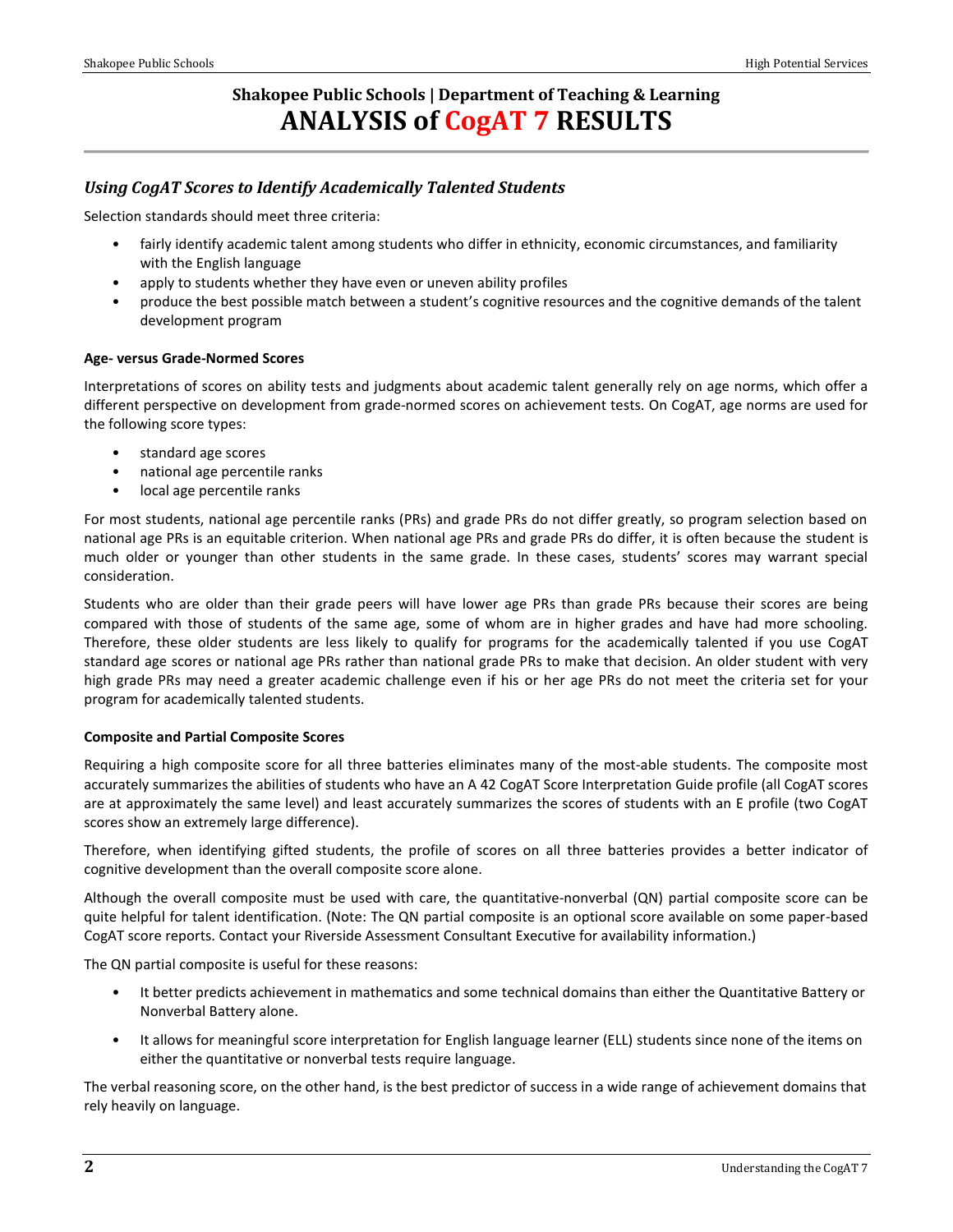## **Considerations for Different CogAT Score Patterns**

It is important to understand the issues that arise for students with different score patterns before reviewing recommendations for using CogAT scores. The following are explanations and examples of issues regarding two types of ability profiles:

- even patterns (A profiles)
- uneven patterns (B or C profiles)

# *"A" Profiles*

When schools set a cut score for the standard age scores or percentile ranks that will determine eligibility for programs for academically talented students, issues arise regarding selecting students with even score patterns (**A** profiles). If the standard is based on **national** norms, standard age scores or age PRs will be the primary criteria.

If eligibility is based on **local** norms, local percentile ranks (LPR) will be the primary criteria. In this case, you could still use the pattern of scores summarized in the ability profile, but the median age stanine is not as helpful since it is based on national norms. For example, a student with a profile of 7A may have LPRs that would map onto local stanine scores of 8 or 9. In either case, the **A** profile would still hold.

For ease of discussion, national norms are used in the examples that follow.

The usefulness of relatively flat or **A** profiles depends on the kinds of programming options available. Consider the following examples.

- **Whole-grade acceleration** requires advanced reasoning and achievement in multiple domains. Students with strong scores on all three CogAT batteries are more likely to succeed than students with uneven profiles, especially if the relative weakness is in verbal or quantitative reasoning.
- **Single-subject acceleration** or enrichment activities in a particular domain are more likely to require more domainspecific reasoning abilities. For example, a student with strong scores on the QN partial composite and excellent mathematics achievement may be a strong candidate for acceleration in mathematics. The student with strong scores on all three batteries would also be a strong candidate for single-subject acceleration.

As the preceding examples illustrate, the problem with academic enrichment programs requiring students to have **A** profiles and high composite scores lies not in the students admitted to such programs but in the highly able students who are not admitted.

# *"B" and "C" Profiles*

Approximately 60 percent of students who obtain a median age stanine of 9 have significantly uneven score patterns (**B** or **C** profiles). These high-scoring students are much more likely to have a relative weakness on one of the three batteries than a relative strength. Most surprising is that these high-scoring students are much more likely than others to show an extreme relative weakness. Among average-ability students, only 3.2 percent show an extreme weakness. However, among the most-able students, that percentage is 16.2, or five times more likely. In fact, as many of these very able students with a median stanine of 9 show a significant or extreme weakness as show a flat profile. This underscores the importance of measuring reasoning abilities in multiple domains rather than in a single domain, especially for students who have extremely high or low scores.

When students have very high scores on two batteries, their composite scores can also be very high, that is, above the 90th percentile. Nevertheless, these composite scores can be misleading because they sometimes conceal a weakness in a cognitive area that is essential for high-level achievement in a particular program of study.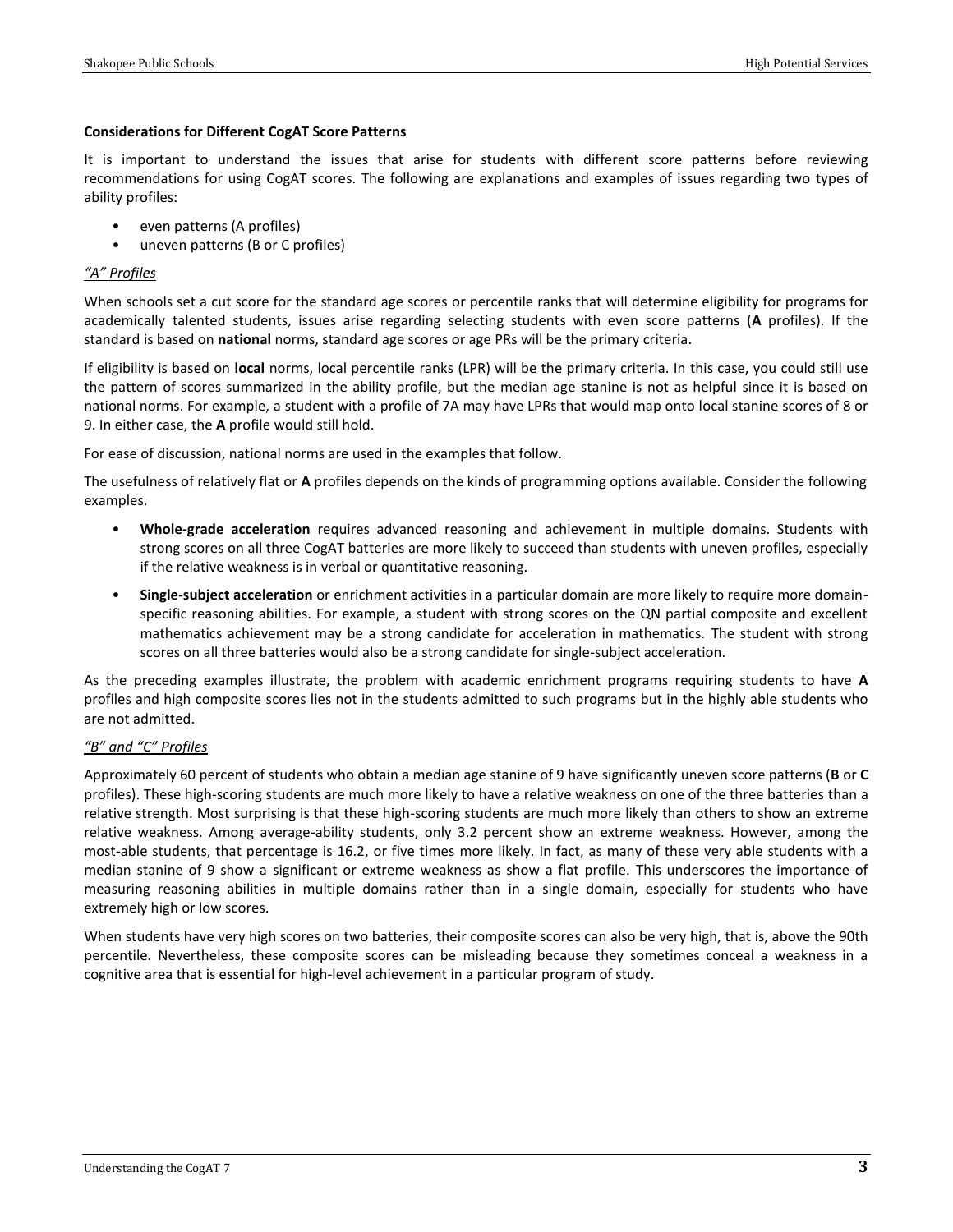# *Talent Identification Case Studies*

When identifying academic talent among students who are native speakers of English, emphasis should be placed on the verbal and quantitative abstract reasoning skills that are fundamentally involved in almost all higher-level academic learning tasks. The problems that arise in using the composite score for such students can be illustrated by case studies based on the four students whose CogAT scores are shown in Table 1 on the next page.

|                             | <b>Student 1</b> | <b>Student 2</b> | <b>Student 3</b> | <b>Student 4</b> |
|-----------------------------|------------------|------------------|------------------|------------------|
|                             | SAS PR S         | SAS PR S         | SAS PR S         | SAS PR S         |
| <b>Verbal Battery</b>       | 140 99 9         | 119 88 7         | 118 87 7         | 111 75 6         |
| <b>Quantitative Battery</b> | 133 98 9         | 132 98 9         | 116 84 7         | 138 99 9         |
| <b>Nonverbal Battery</b>    | 114 81 7         | 130 97 9         | 143 99 9         | 143 99 9         |
| <b>Composite</b>            | 132 98 9         | 129 97 9         | 128 96 9         | 135 99 9         |
|                             |                  |                  |                  |                  |

These case studies represent frequently occurring uneven score patterns in which all scores are above average. Although these students have similar composite scores, they do not all have the same probability of attaining very high levels of achievement in a program for academically talented students.

## **Student 1: Strengths in V and Q, Weakness in N**

| <b>Student 1</b> |     |    |   |
|------------------|-----|----|---|
|                  | SAS | PR | S |
| Verbal           | 140 | ٩q | q |
| Quantitative     | 133 | 98 | q |
| Nonverbal        | 114 | 81 | 7 |
| Composite        | 132 | 98 | q |
|                  |     |    |   |

**Characteristics:** Student 1 has very high scores on both the Verbal and the Quantitative Batteries but a relative weakness on the Nonverbal Battery.

**Recommendation:** Of the four students whose scores are listed in Table 1, Student 1 has the greatest probability of attaining very high levels of achievement and of being successful in any gifted and talented program. When using CogAT scores as part of the criteria for selecting students who are native speakers of English for talent development programs, give greater weight to the Verbal and Quantitative Batteries, since those reasoning skills are fundamentally involved in almost all higher-level academic learning tasks.

#### **Student 2: Strength in Q and N, Weakness in V**

| <b>Student 2</b> |     |    |   |
|------------------|-----|----|---|
|                  | SAS | PR | ς |
| Verbal           | 119 | 88 | 7 |
| Quantitative     | 132 | 98 | ٩ |
| Nonverbal        | 130 | 97 | ٩ |
| Composite        | 129 | 97 | q |

**Characteristics:** Student 2 has very well-developed quantitative and nonverbal reasoning skills but weaker verbal reasoning skills.

**Recommendation:** Weaker verbal reasoning skills could be a handicap in a talent development program. However, if English is not the student's first language, the lower verbal score may not be an impediment, especially in science and mathematics. Consider enrichment or acceleration in math or science.

#### **Student 3: Above-Average on Q and V, Very High Score on N**

| <b>Student 3</b> |     |    |   |
|------------------|-----|----|---|
|                  | SAS | PR | S |
| Verbal           | 118 | 87 | 7 |
| Quantitative     | 116 | 84 | 7 |
| Nonverbal        | 143 | 99 | q |
| Composite        | 128 | 96 | q |

**Characteristics:** Student 3 has a very high score in nonverbal reasoning but only aboveaverage scores on quantitative and verbal reasoning.

**Recommendation:** Student 3 has the lowest probability of having high levels of achievement in any academic area and is not a promising candidate for the typical talent development program. Individuals such as Student 3 can excel, however, in programs that depend heavily on spatial and figural reasoning abilities. For ELL students, the low verbal score would be unremarkable; however, the low quantitative score is still worrisome.